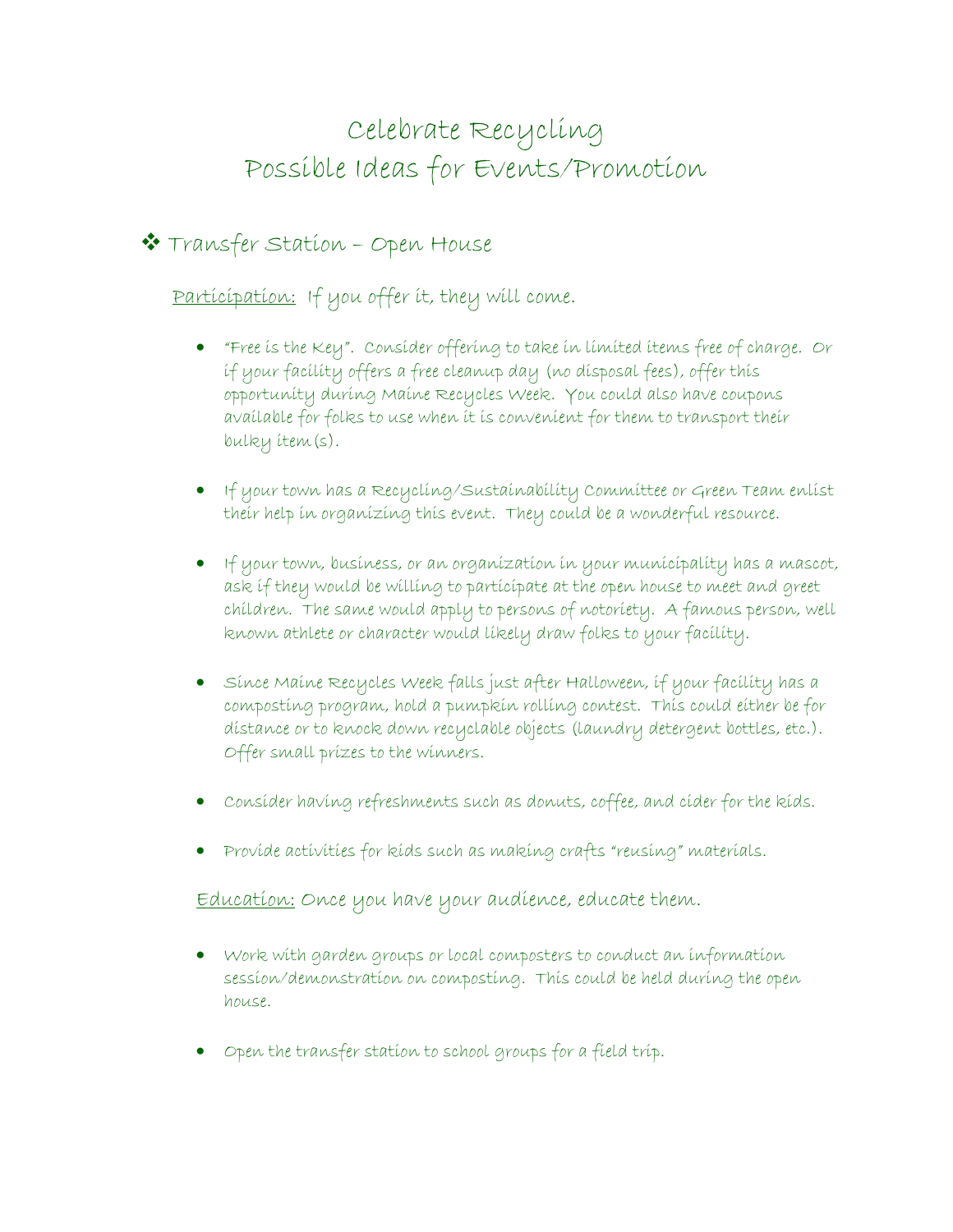- Educate the public as to how many tons of recyclables the facility processes in a year. Relate those figures to capitol savings or natural resource savings. This can be written on a big piece of cardboard and posted at the facility. If your community/facility has completed an Annual Solid Waste Report and submitted it to the State, you may contact SPO for data (lana.laplantellis@maine.gov). We have historic data in graph form for each community as well as statewide. You could also put this info on your website. People like to know that what they are doing is making a difference.
- Supply the public with information on where their garbage goes. (i.e. incinerator or landfill).
- If your town received a Capital Investment Grant or an Education Matching Grant from the SPO, highlight your project during Maine Recycles Week.
- Provide your residents with recycling tips sheet. Visit the www.recyclemaine.com website for this information.

Media: Get the word out!

- Work with local radio stations, free papers, Facebook, Twitter, and your website to spread the word.
- The SPO will be posting planned events on its website as well as Facebook and Twitter, so be sure to get that information to Bruce White at bruce.white@maine.gov or Suzanne Duplissis at Suzanne.duplissis@maine.gov .

### Municipality/Region

- Recognize those businesses or individuals that have gone above and beyond in the recycling effort.
- Recognize haulers that are committed to recycling.
- Develop an informational recycling brochure and have it readily available on the counter at the town office. Check out the Tool Kit on the SPO website for templates. http://www.maine.gov/spo/recycle/municipalities/toolkit.htm